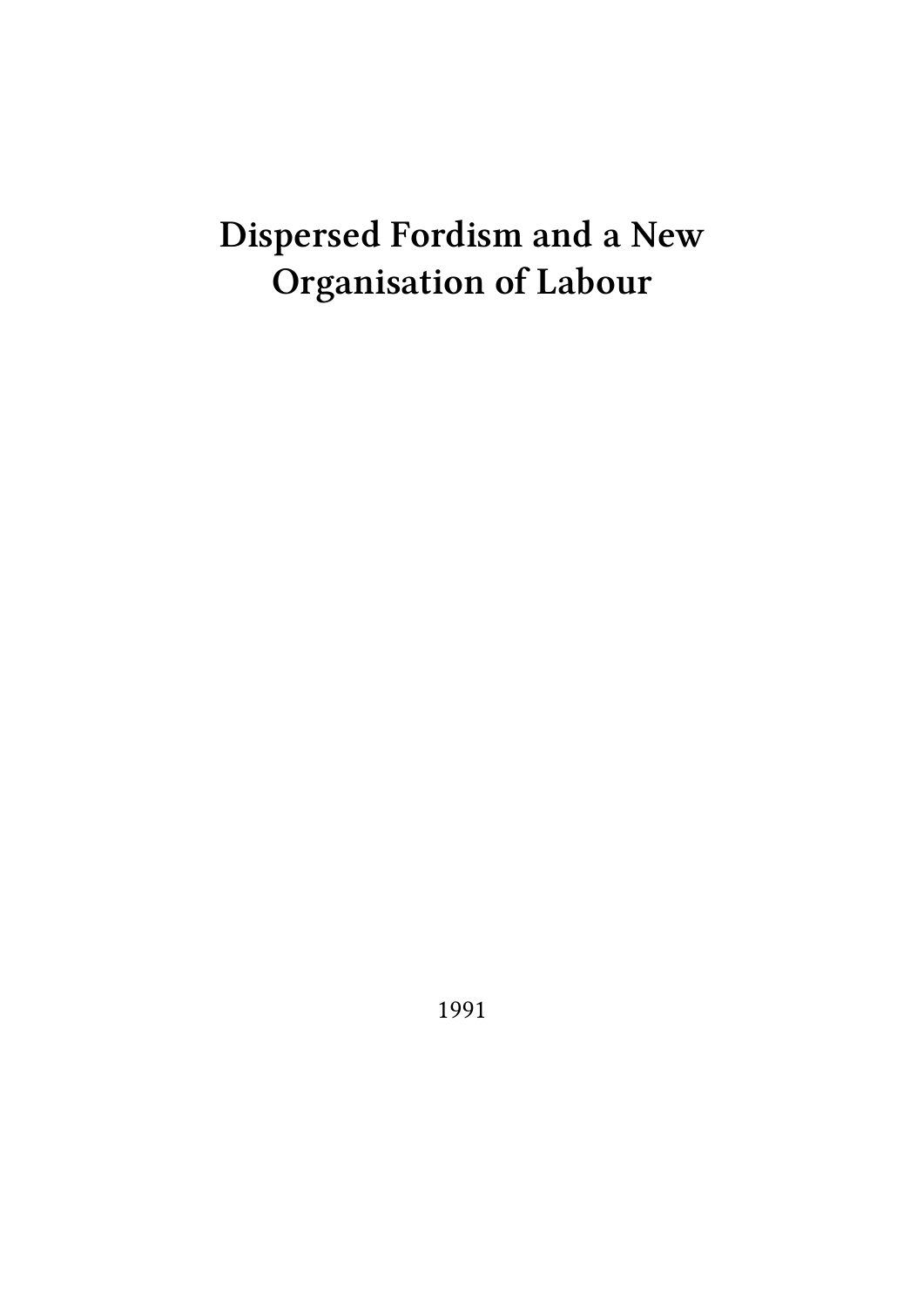## **Contents**

| DISPERSED FORDISM AND A NEW ORGANISATION OF LABOUR.       | $\overline{4}$ |
|-----------------------------------------------------------|----------------|
| TOWARDS A NEW TYPE OF STRUGGLE.                           | $\overline{4}$ |
| THE VULNERABILITY OF THE PRODUCTIVE PROCESS IN DIS-       |                |
|                                                           | 5              |
| JIT & ZERO INVENTORY: THE LOGISTICAL CHAIN OF ADDED VALUE | 6              |
| THE OBJECTIVE LIMIT OF CAPITAL IS SUPPRESSED SUBJECTIVITY |                |
| UNDER THE FORM OF LABOUR POWER.                           | 8              |
| THE MANAGEMENT OF HUMAN RESOURCES & THE IDEOLOGY OF       |                |
| THE FIRM                                                  | 9              |
| THE NEW CYCLE OF STRUGGLES OF DISPERSED FORDISM.          | 10             |
|                                                           | 12             |
| THE REPRESSIVE UNIFICATION OF THE WORLD UNDER THE SWAY    |                |
|                                                           | 13             |
|                                                           |                |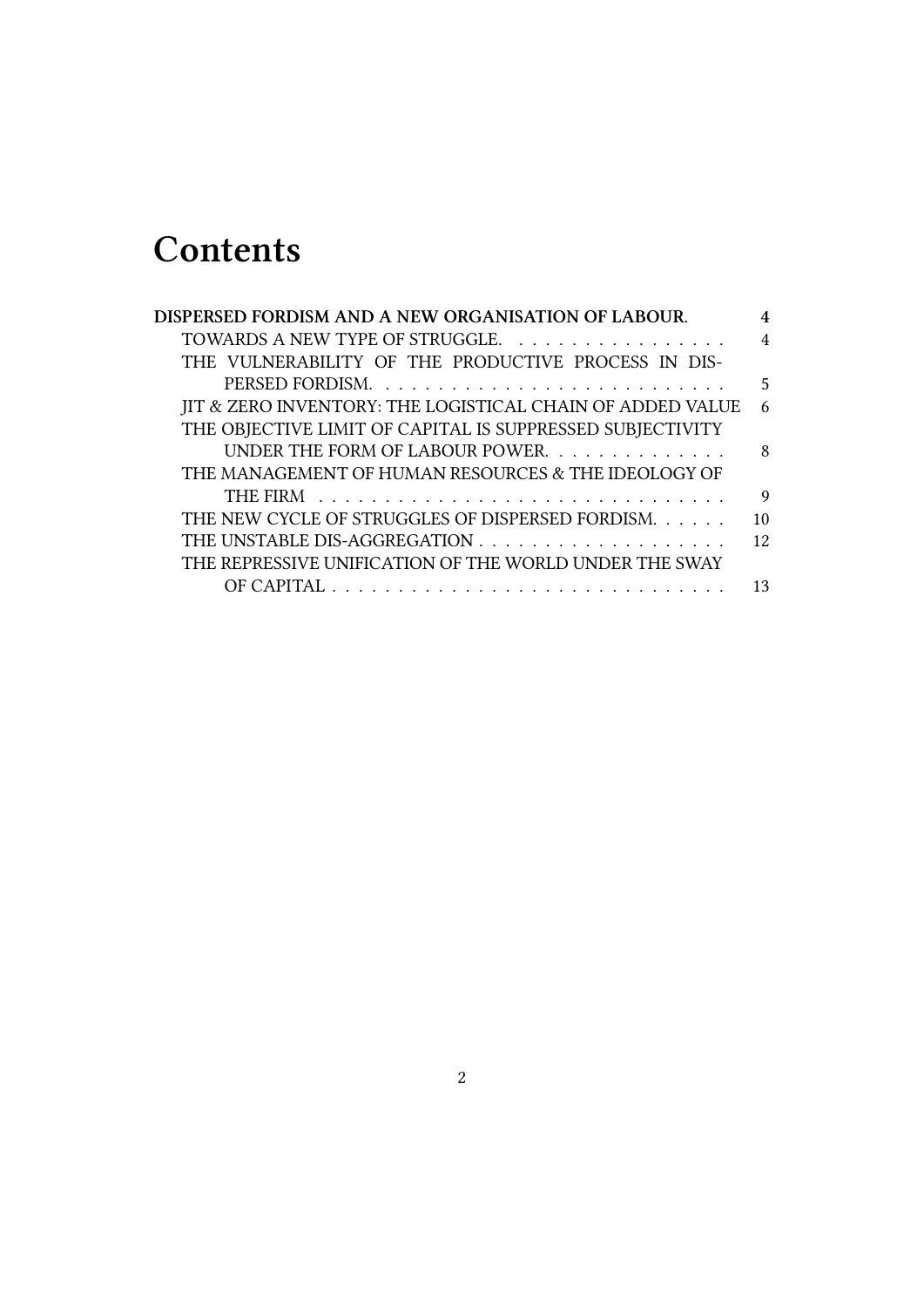The following is a transaction of a text from the June '91 edition of the Spanish magazine Etcetera based loosely around the Spanish truck drivers' strike of October 1990. It could equally apply to the French truckers' strike of July '92. The occasion doesn't matter too much as basically the text deals with the re-organising of production in the 80s. How a highly efficient managerial offensive is equally highly vulnerable to a sectorally limited action which due to the new totalitarian invasion of capital cannot have much visionary edge but could prove to be one of the decisively destructive components of the new upsurge from below we are beginning to see all around the world. (not from translators:BM Blob).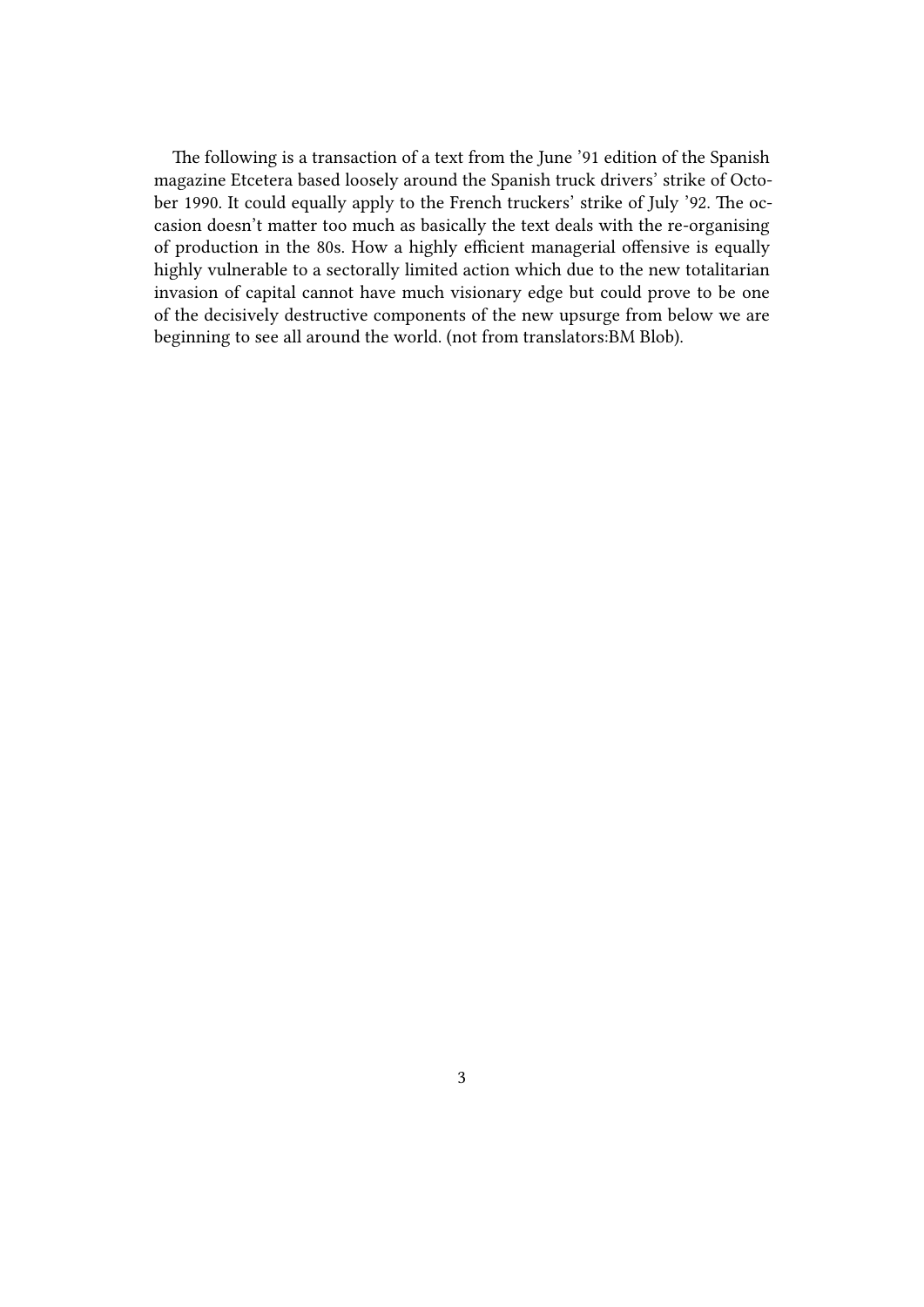## <span id="page-3-0"></span>**DISPERSED FORDISM AND A NEW ORGANISATION OF LABOUR.**

#### <span id="page-3-1"></span>**TOWARDS A NEW TYPE OF STRUGGLE.**

From the  $10^{\rm th}$  to the  $20^{\rm th}$  October 1990 the road haulage industry in Spain, which according to sources in the Confederation of Spanish Industry carries 75% of goods in transit became the scene of some of the most violent conflicts in recent years because of a strike call by the self employed unions.

Basically the strike could be cited as a typical conflict of interest between large and small haulage firms. That is, a confrontation between the large firms who control the majority of the long distance transport market and small proprietors (owning from one to five lorries). As a conflict of interest between two fractions of capital the platform of demands by the unions calling the strike which according to the press represented upto 15% of the sector  $-$  it led to a series of requests relating to the defence of an operational niche within the profitable transport market. This required the intervention of the government against "illegal" lorry drivers for example, and other aspects relating to the fixing of rates, inspection, pensions etc. In other words from the point of view of the forces at work, the lorry drivers' strike does not justify the interest granted to it in these pages. As has become habitual in the latest conflicts in Spain, the strike unfolded within a strict corporatist sphere, although it was capable of generating a very tense atmosphere (confrontation with the police, attacks on scabs and the blocking of entrances and exits on the main roads and motorways). But its real significance was not to be found here. As the media recognised in its haste to discredit the strike, only a minority of lorry drivers obeyed the strike call and that not in all areas. Nevertheless one must recognise the extraordinary impact of the strike action. Within a few days of drivers having drawn their lorries across motorways and mounted pickets the disruption to supplies to the large towns became evident, to the point where shelves were emptied in supermarkets (Bilbao, Catalunya) and some products became scarce (fish amongst them) in the Madrid and Barcelona markets. But the consequences to the industrial sector were of much greater magnitude. Although the Confederation of Spanish Industry and the larger bosses organisations tended to exaggerate the losses (they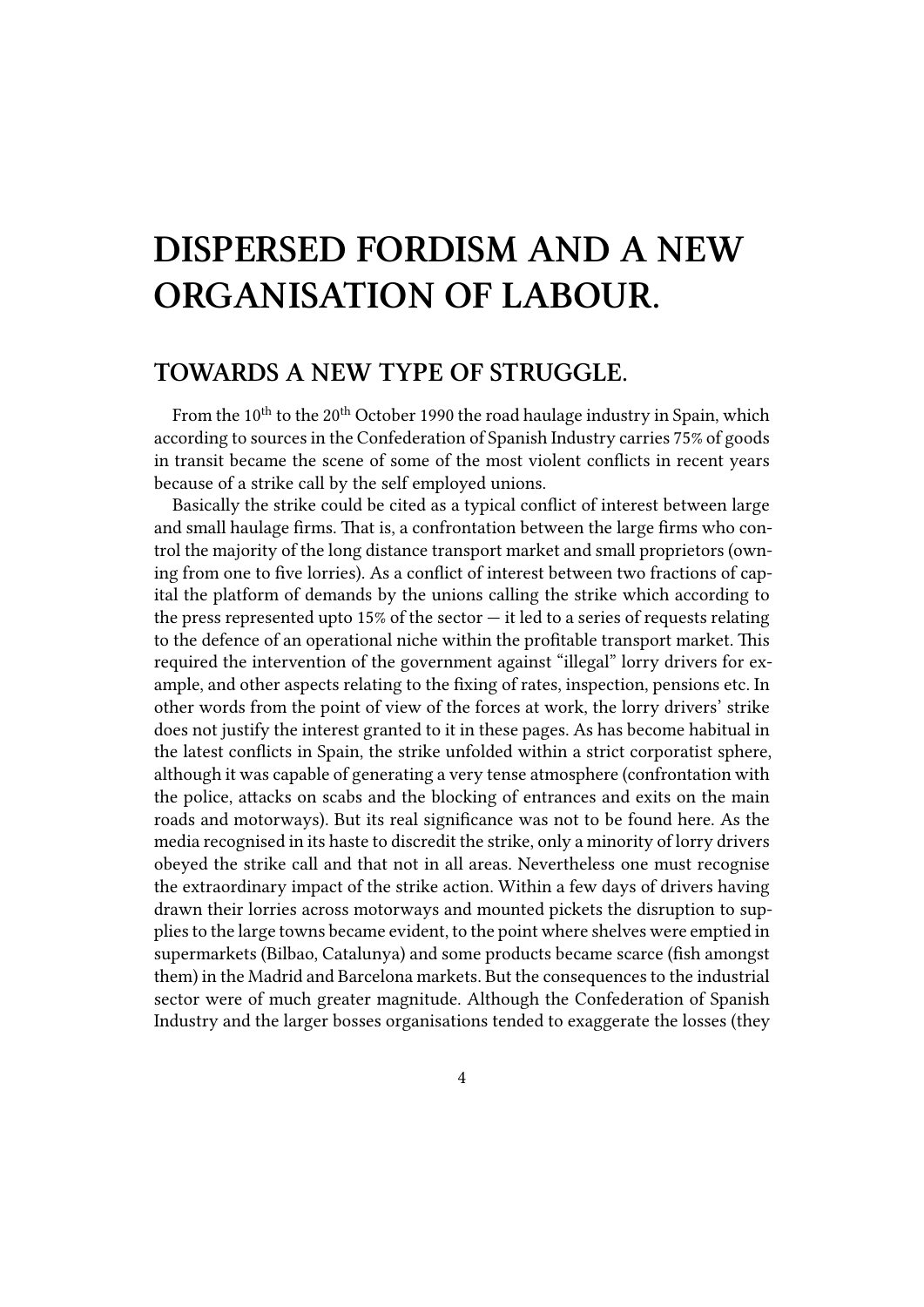mentioned figures which oscillated between 50,000 million pesetas and 200.000) the fact is the threat of total closure hung over the industrial belts of the principal regions (Madrid, Zarragoza, Barcelona, Guipuzcoa). By way of example — General Motors closed down, Firestone, Nissan and Seat halted their assembly lines as did Citroen. many other firms suffered interruptions to the productive process like Fasa, Renault, Michelin Ford (who commandeered a fleet of 25 aircraft to fly in components from their factories in the U.K. and Germany), the chemical industry in Tarragona and an endless number of smaller industries. The Irun frontier town was blockaded by lorries.

### <span id="page-4-0"></span>**THE VULNERABILITY OF THE PRODUCTIVE PROCESS IN DISPERSED FORDISM.**

In spite of the spectacular character of some incidents, given prominence by the mass media in their campaign to discredit the strikers and spread alarm amongst the population -people hurried to stock-up as if a war was imminent- the lorry drivers' strike took on a telling dimension that exceeded the limits the strike had formally set itself.

And this significant challenge not only referred to the enormous economic/social repercussions from what was in any case no more than a minority action, but because it brought out the deep structural weaknesses of the productive process arising from capitalist restructuring in the 80s' and the objective limits of modern techniques of organisation and control of the labour force.

The cycle of capitalist restructuring which characterised the past decade had as its aim a double strategy, the result of which has been what is called the dispersed factory or dispersed fordism. It was for industrial strategy a question in the first instance of overcoming workers' resistance (and the pressures exerted on the terrain of production itself) by dispersing the great mass of workers which had formed around the productive centres which had appeared after World War I (and above with the rise of the car industry and consumer goods).

In this period the massive aggregation of the labour force around the production lines of the large factory complexes was the basis of the cycle of capital accumulation. This extended into the 70s' and implied the culmination of the scientific organisation of labour put into practise by Ford half a century earlier. It was an organisation which, alongside the massive numbers of workers, revolved around the parcelisation — breakdown of the physical movement of the worker on the production line-and this was the source of many acts of resistance, strikes and sabotages. But the industrial conglomerations also implied the establishment by the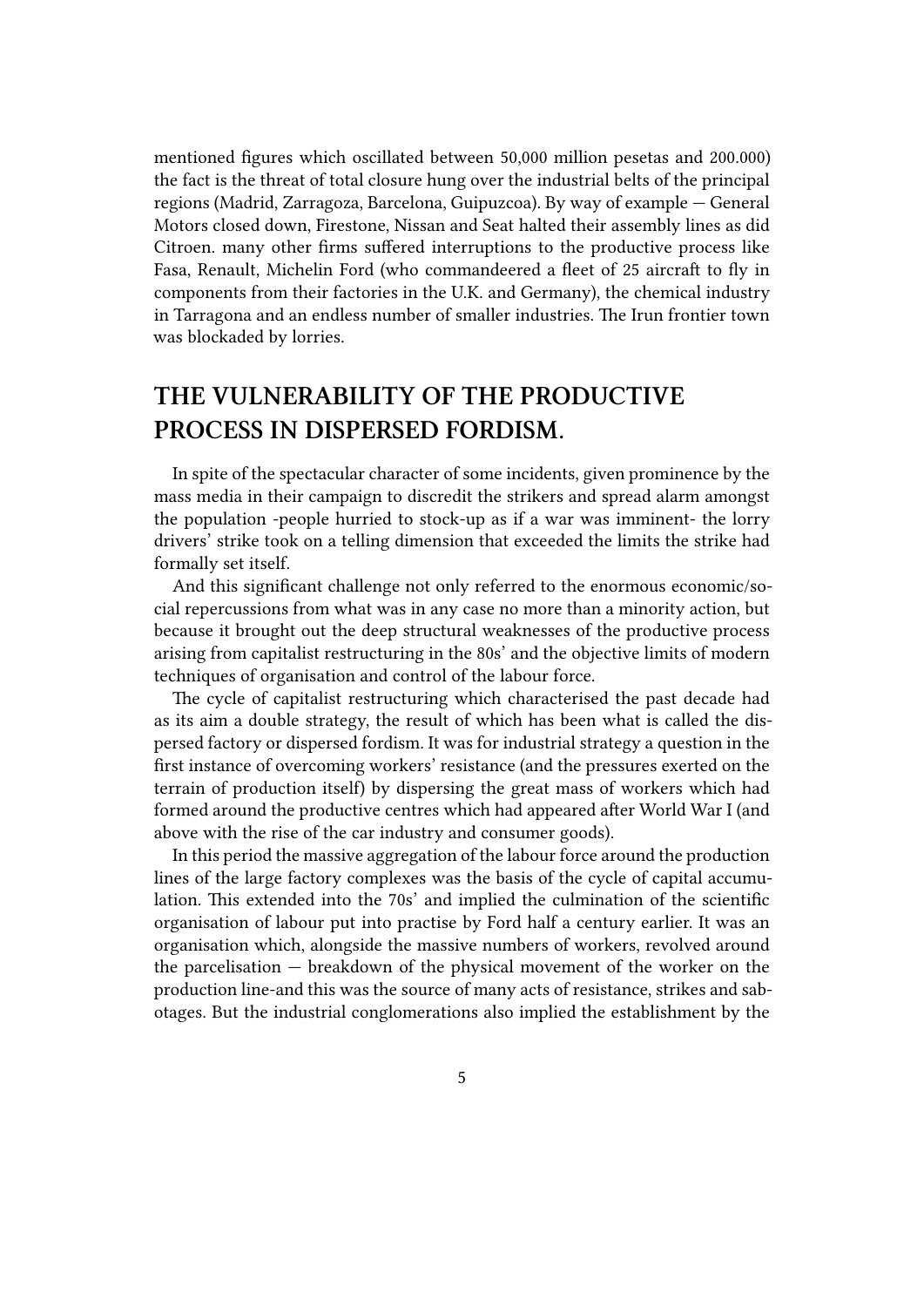workers' of a social and economic force able to exert pressure and who through a successive cycle of struggles (trade union inspired and autonomous) eroded the rate of accumulation in the industrialised counties. At the end of the 70s' the crisis of profitability arrived at a point which made a reorganisation of the labour force inevitable as regards reorganising control of the labour force and intensifying the exploitation of the latter. A recovery in the rate of capital accumulation was then possible. It was the era of social contracts, the politics of austerity and neo-liberal models resulting in undermining the foundation of the "state of well being".

As a consequence, the second strategic orientation of capital in the restructuring achieved in the past decade was apparent in the recomposition of the productive process. In addition to overcoming the resistance of the mass-worker, this was capable of dynamising the cycle of accumulation by relying on the implantation of electronic technology and the new system of industrial communication. This brought into being a double strategy : the territorial disaggregation of productive processes. Increased flexibility was generated by virtue of the requirements of a type of flexible demand which made necessary the production of a limited number of products (factories attempted to achieve a greater market share based on the introduction of design, fashion etc.).

Over the last few years we have witnessed the displacement of the process of assembly and finishing of products towards the capitalist periphery, put together by countries with a price advantage as regards the labour force and labour penalties (Turkey, South Korea, Philippines, Brazil, Mexico). This dispersion on a world scale had its counterparts on the regional plane in the industrialised countries themselves. Thus we have observed the breaking up of the big industrial complexes into small productive units increasing the incidence of sub-contracting through which the big industrial corporations shifted some stages of production to other firms of a smaller size, which took on the task of allocating services and supplying pieces and components necessary for the final finishing. In this sense the car industry, the real motor of economic growth in capitalist countries upto the 70s', is the prime example.

#### <span id="page-5-0"></span>**JIT & ZERO INVENTORY: THE LOGISTICAL CHAIN OF ADDED VALUE**

Understandably, in such an industrial landscape, new techniques regarding the organisation of labour and the management of production are a pressing necessity. And this is how there began to proliferate the precepts and watchwords of the new enterprise culture (just-in-time, zero inventory) which sort to cheapen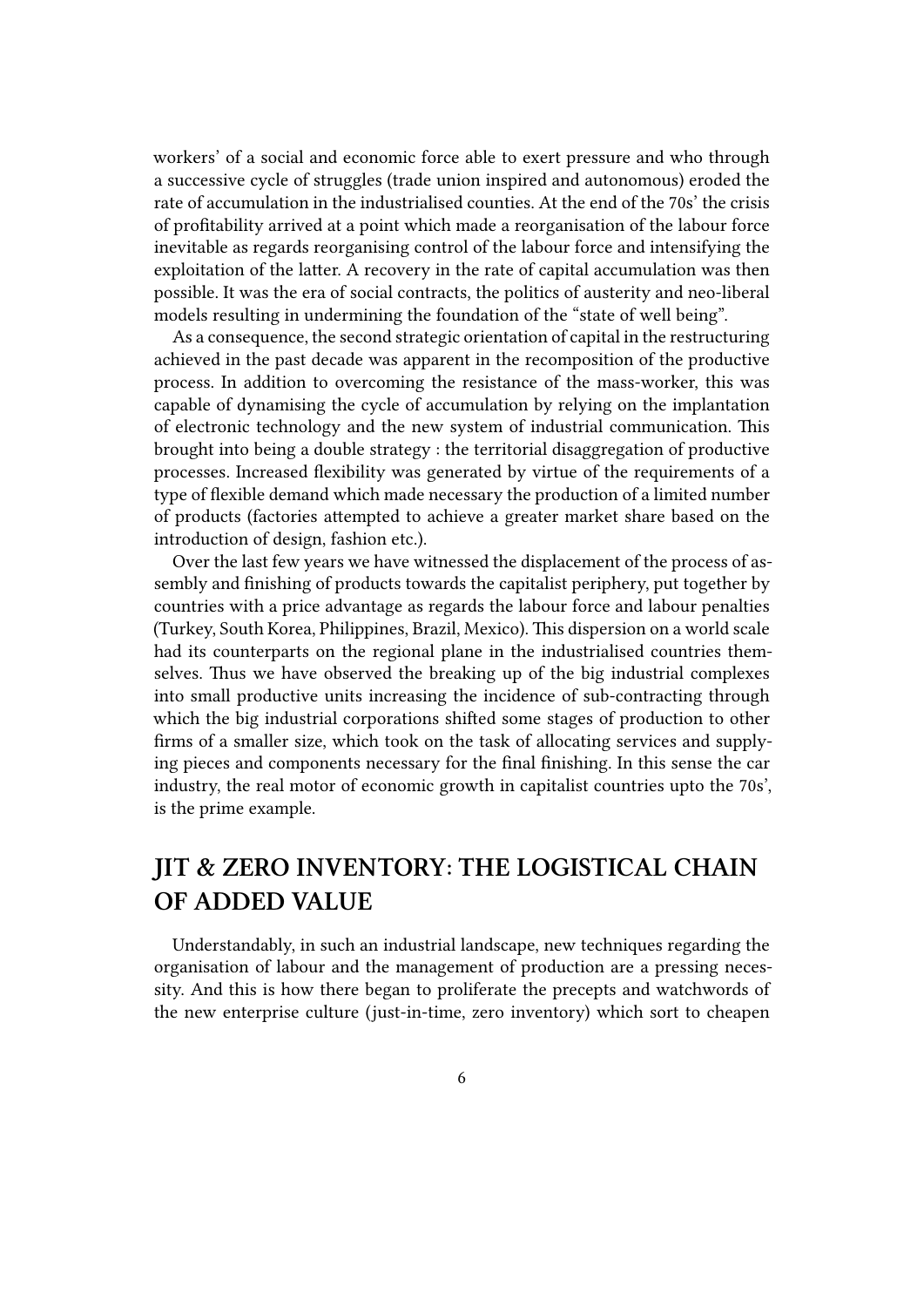costs, release tied-up capital, total quality control, control of human resources etc.). In fact this designated new enterprise culture was in response to a new stage in the division labour between firms and warrants being called the logistical chain of added value. Take for example, a car — which involves in its manufacture a large number of component factories — which carry out intermediate assembly stages and operate in conditions dictated by the big firm which sells the finished article. For efficient dispersal of production, a perfect co-ordination of the movement between secondary firms and the corporations with whom they maintain subcontacting links is necessary. This means that everything functions according to the principle of JIT. In the words of the Nissan president, the first firm to put it into practice in order to link-up their factories in Japan and Britain, JIT consists in having the necessary components "at the required time, in the required quantity and in the appropriate place".

It was only one more manifestation of the subordination of small capital (subsidiary firm) to big capital (the firm that fixes the contract price). It is, of course, a strategy for transferring profit from small productive units to big industrial corporations who shift storage costs (zero inventory) in this way and the tying up of capital that the existence of stocks carries with it. At the same time it permits the shifting of the stages of the productive process that yielded less added value to subcontracted firms.

As for the workers, this new industrial order represents a new turn of the screw, intensifying the exploitation of the labour force. The splitting up of the great aggregations of masses of workers is transposed into a relative loss of the capacity to exert pressure, characteristic of the " old workers movement" having as its prime consequence the devalorisation of labour power and the worsening of work conditions. It is the state of affairs we know as lack of security. A reality which took shape in a myriad of examples of (temporary) contracts existing in subsidiary firms which are, in addition, the only firms in the labour market to take on workers, just as they have reduced wages all round and limited the rights and resources of workers' (flexibility).

All this has resulted in a potent hierarchy, the dis-aggregation of the massworker class components, a neo-corporatist and trade conscious conduct that counterposes employed to the unemployed, temporary to fixed contracts, advanced sector workers (information technicians) to the marginal sector (operatives, cleaners), the skilled to the unskilled etc.

Attempting to remedy the compact resistance of the mass-worker, the new organisational and managerial formula for the socialised production of commodities has given a different dimension to the contradictions inherent in the social relations between capital and labour. The dissemination of production substantially increases the vulnerability of the process. In fact, in order for the new organisational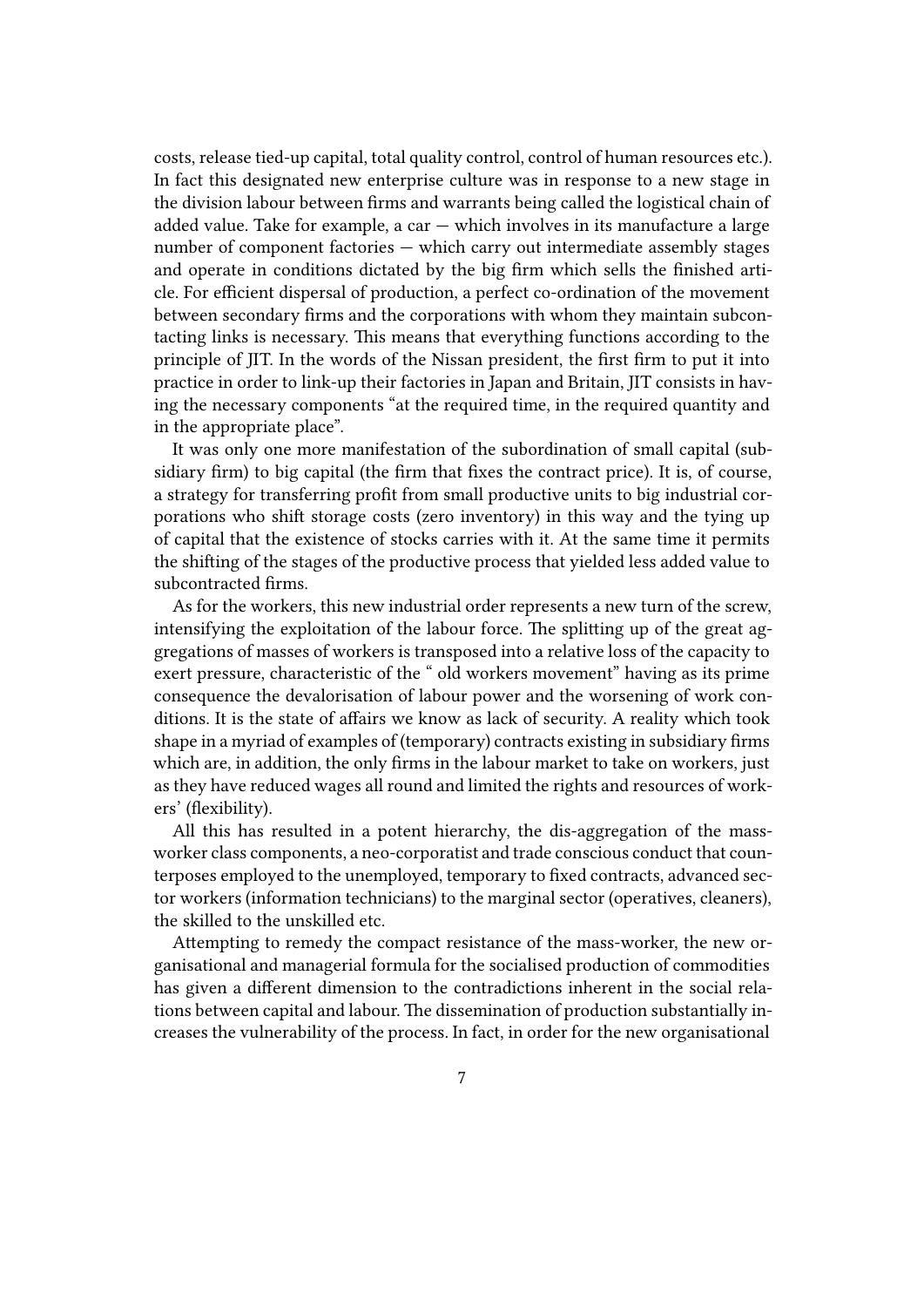techniques to no longer function as theoretical models but in productive practice, it is necessary to eliminate the possibility of any delay, eventuality or unforeseen situation that could shutdown the continual flow of commodities and components as defined by JIT (as much in the process of production proper as in the realisation or marketing). It becomes necessary that "all" connecting links in the process are adequate to the end preset by the decision making center. The least error at any one point in the logistical chain whether voluntary (sabotage) or voluntary has a progressive effect on the whole and leads inevitably to the collapse of the process (in the productive and distributive sphere and of even both) This was born out in the strike in Fords U.K. the Spanish lorry drivers strike which we began the text with and the French lorry drivers in 1992.<sup>1</sup>

Seen as a social relation, capital is not a force exterior to us. It is only so formally, that is in the social forms of domination which it clothes itself with. From here there comes about the insoluble contradiction between the affirmation of the forms of formal domination (financial/technological decision making centres) that require the physical suppression of the potential for conflict that labour power brings with it and the necessity of incorporating and intensifying the exploitation of labour power as the means of guaranteeing the continuation of the process of the extended accumulation of capital.

### <span id="page-7-0"></span>**THE OBJECTIVE LIMIT OF CAPITAL IS SUPPRESSED SUBJECTIVITY UNDER THE FORM OF LABOUR POWER.**

Whether in the classical ford type organisation or in the actual expression of dispersed fordism, the reality is that the contradiction between capital and labour continues to appear and change, each time more fundamentally. The real limits (objectives) of the growth of the accumulation of capital is located in labour power, or, to put it in another way, in suppressed human existence as labour power. Without

<sup>&</sup>lt;sup>1</sup> extract from text: <quote> In this way the formally subjective vulnerability resulting from the aggregation of the mass worker in the factory, whose intervention could put the productive process in jeopardy, has been resolved by dispersed Fordism by means of the transformation of formally subjective vulnerability into the formally objective, functional vulnerability of the new productive organisation. If our individual tragedy is to be labour power, precisely because we recognise ourselves as a constituent part of capital — that is of the social relation consisting in the transaction of the exchange value of our labour power — of the forms of social domination founded on the basis of capitalist production it moves by tending to negate (suppression of living labour) the real source of valorisation which is living labour, capable of valorising technology. </quote> Suggest this paragraph taken out of text to avoid people switching off!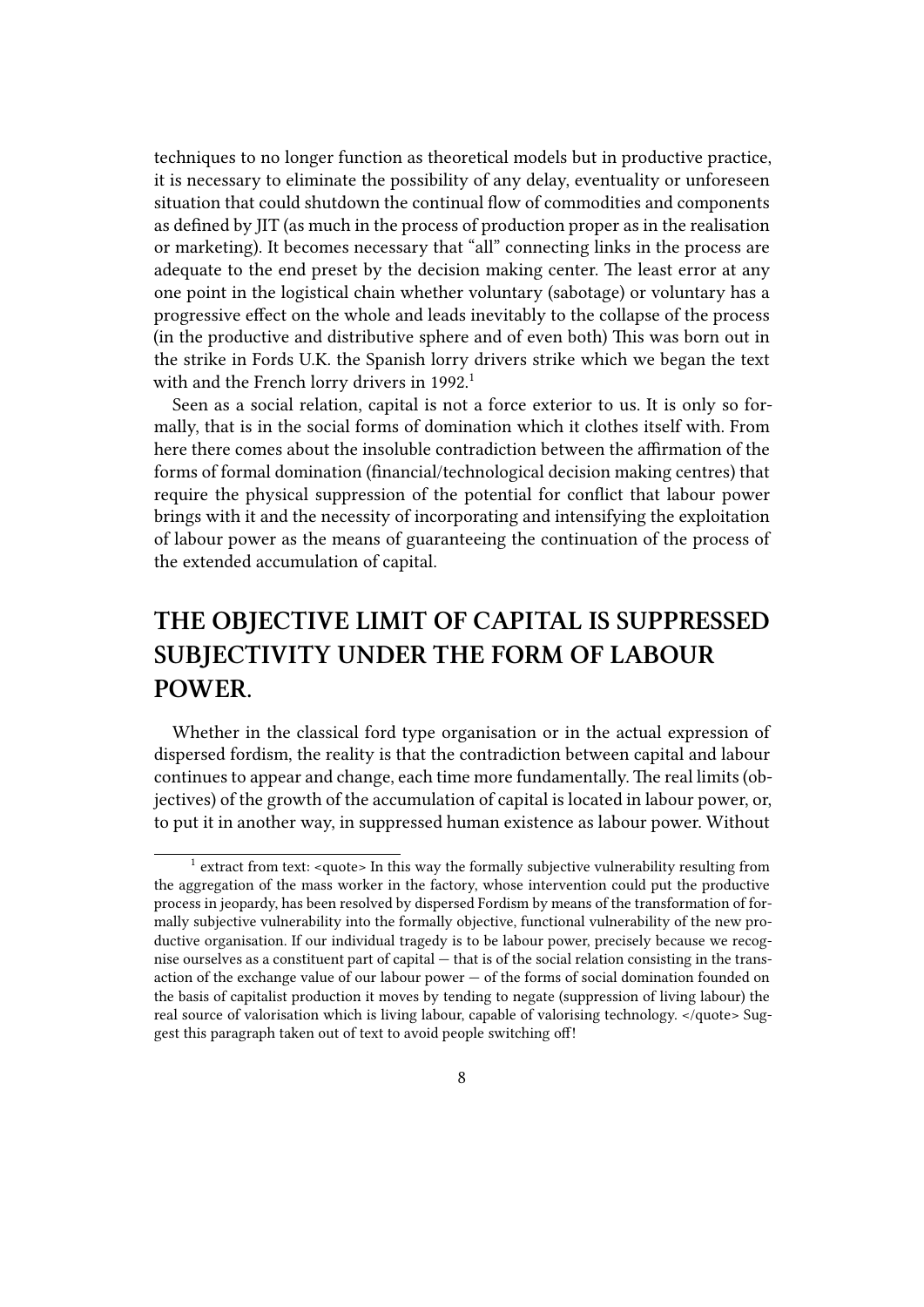exception the automisation of industrial plant puts its dependency vis a vis living labour power in greater relief. And this is true not only in respect to the knowledge integrated into technology, but also as regards the functions of control, supervision, maintainence and related services — that go from the most advanced sector to cleaning functions — the most devalorised labour. Without whose coordinated intervention automisation is not possible.

#### <span id="page-8-0"></span>**THE MANAGEMENT OF HUMAN RESOURCES & THE IDEOLOGY OF THE FIRM**

However abstract the former observations might appear, they are corroborated daily in the conduct of firms. From Japan to the U.S. and Europe one of the main preoccupations of the big multi-national firms is "the management of human resources". That is the management of electronic technology requires a complimentary strategy that entails the generating of a consensus amongst the different levels of the functional hierarchy of labour. This seeks to evade any translation into a class identity, as was the case with the mass-worker. This renders possible a certain "enterprise culture" in which each worker takes on (interiorizes) the objectives fixed by the financial/technological decision making centre (the hegemonic industrial corporations). With the constellation of firms that form around the dispersed process of production, the taylorist authoritarian formulas are juxtaposed to the formulas of the new culture. this pretends to implicate the workers in the attainment of the objectives fixed by management. For example, the competition agreement proposed by the Minister Solchaga goes in this direction by proposing that negotiations concerning wage increases are a function of productivity indexes.

The growing importance insecurity plays amongst sections of working people indicates a limitation to class consensus. Industrial strategy arising from this tends towards a differential treatment for each worker according to their relative importance in the logistical chain. This determines a rigid, functional and wage hierarchy within the firm. In fact the new organisational techniques of the labour process relies on the necessity of obtaining an explicitly assumed consensus by everyone belonging to the productive and distributive chain. Now, the pace of the business cycle and the level of technical and historical development of the exploitation of the workforce which has led to the dispersed organisation of the productive process, makes the promotion of consensus the cornerstone of social submission.

JIT, quality control are watchwords emanating from the most aggressive Japanese multinationals. Not only are they in the forefront in terms of technology but also in ideology. Until now we have been used to equating capitalist growth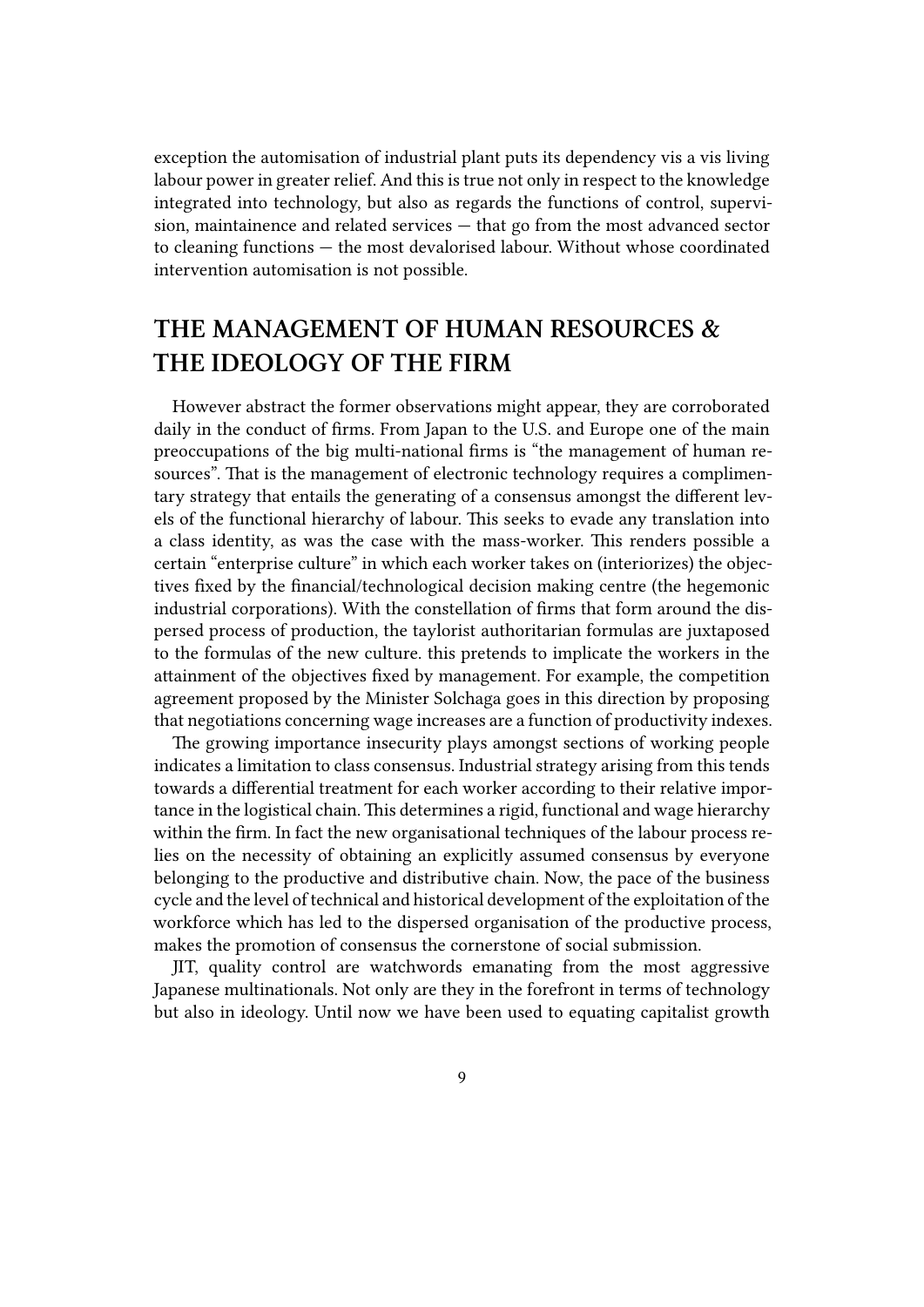with protestant morality. But protestantism, the cult of reason matured in the Enlightenment maintains a separation between individual liberty and actual submission to the new order typified by the organisational process of work. This separation is parallel to the invention of individuality in the western democratic system. The totalitarian domination of capital extends in a dual direction: qualitative over the individual and his/her physical capacities; and quantitative  $-$  over social expression in its entirity. This is becoming more and more totalitarian.

With ideology such a quest for total domination is the "end of ideology". The ideological functionaries that propagate such a total view have ceased to be formally independent of the material interest this represents. Ideology arises in the process of valorisation itself and is concretely expressed in the cult of money (as a generalised sociological manifestation) and in the private accumulation of wealth as the be all and end all of existence. Truly, the imaginary individual is handed over to the principle of money, the cult of value quantified in the possession of things. The ideology of the enterprise culture then constitutes the basis of consensus that expresses the productive process.

Different capitalist blocks go about the promotion of consensus by different methods. In the present retrograde era for capital, the Japanese approach has the ascendancy over the European "state of well being". The greater part of the technologies of control and organisation of labour come from Japan, in conjunction with its aggressive technological and financial penetration of Europe and the U.S.A.

The technologies of control are integrated in the process of automation. In order to carry out the physical control of the productive sequence this requires that these corresponding techniques of control be interiorised by the employees throughout the productive process. The automation ideal is to achieve the self-regulation of the process: in the comprehensive sense of human and technological components.

#### <span id="page-9-0"></span>**THE NEW CYCLE OF STRUGGLES OF DISPERSED FORDISM.**

This desperate search for consensus however encounters its limitations in fulfilling the imperative of optimisation and maximisation of profits. Although it sounds like something from the past, we must recognise that the capitalist mode of production, even with all its electronic paraphernalia as an intrinsically contradictory reality. The growing complexity of the productive process requires the submission by consent of all the links in the productive chain of added value. Thus the cheapening of the costs and the absorption of a continually greater part of added value, leads to the hierarchisation of the subcontracting of services that causes a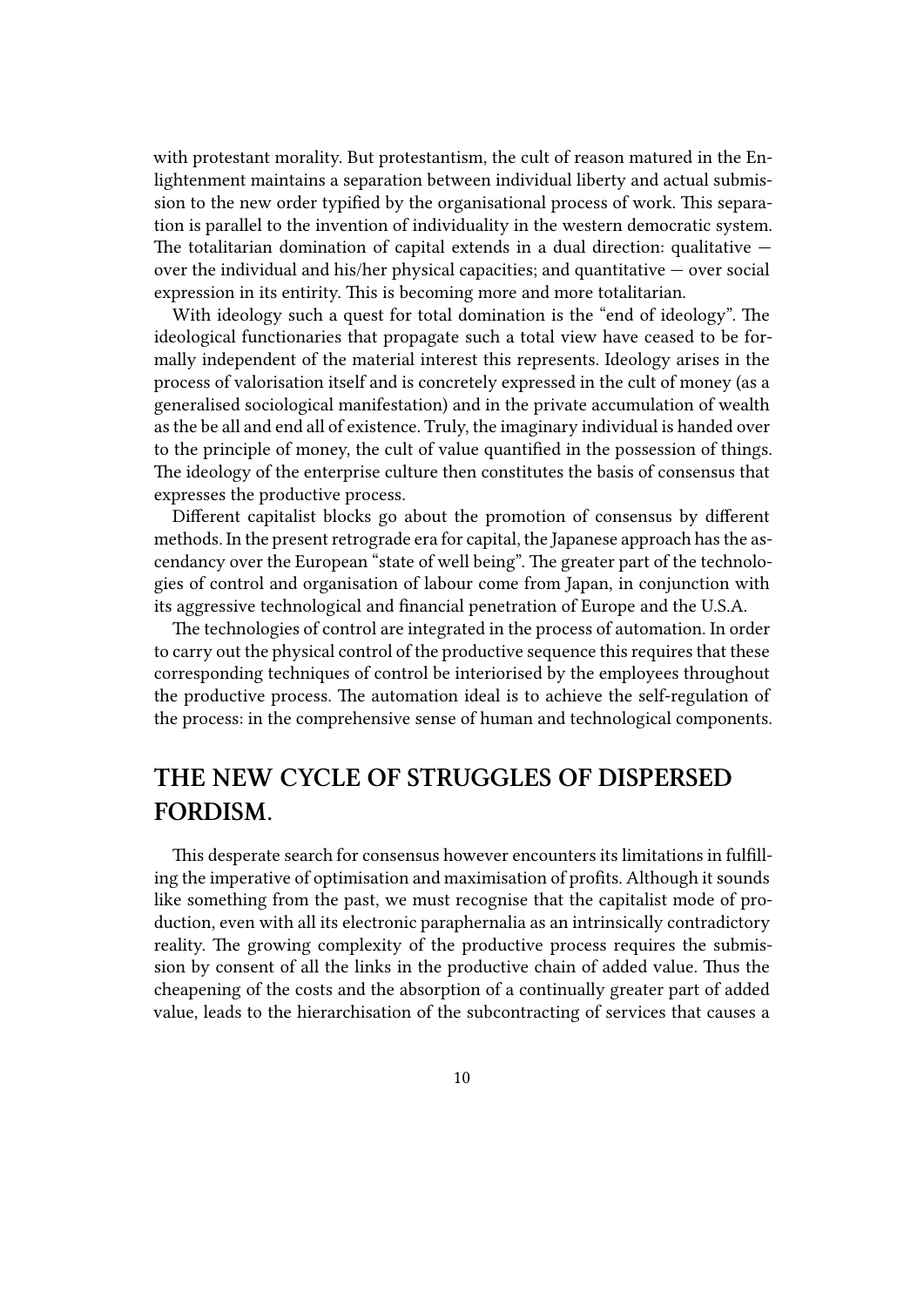multiplicity of different interests to appear. In this sense the lorry drivers strike is paradigmatic. The big companies such as the car industry have dispensed with all these stages in the productive process which for technical-organisational or strictly economic reasons are carried out by other subcontract firms. In this way, while centering activity in the logistical chain with greater added value, it exerts a monopolistic dictatorship over tariffs including transport.

Nevertheless this same big factory finds itself in a position of close dependency from the logistical point of view as regards the subcontractors — lorrydrivers or component suppliers being an example. With this there opens a fissure for potential conflict amongst the interests present, which is what caused the October strike to break out…

The conflict of interests between two forms of capital brings out the weaknesses and the potential for conflict existing in the prevailing model of dispersed fordism. In the past few years we have witnesses a multiplicity of intensely localised conflicts in segments of the productive chain and complimentary services. This is more than corporatist: Renfe train drivers, airport controllers, cleaners, buses, hospitals etc… Most of these disputes specifically relate to trade/professional status in the new industrial hierarchy.

Rank and file committees, even if they exist within the framework of traditional union demands, are the expression of the forms of solidarity corresponding to dispersed fordism. In the same way, mass actions were the expressions of the mass worker in classical fordism, with powerful industrial concentrations of the labour force. To criticise its sectoral or narrow character is simply useless. To the atomised organisation of the labour process there corresponds atomised forms of solidarity and resistance. More precisely, the capacity for global control of the process is rooted in the technico-scientific control of each one of the links of the social productive chain. A hierarchy of privilege within the distinct industrial categories is, as a consequence, established on account of their relative importance in the realisation of the process. That is, according to their contribution to the logistical chain of added value.

The dis-aggregation of the forms of sociability and resistance of the mass worker brings in a reality where contemporary proletarian resistance is attuned to the new conditions of exploitation. It is the end of the teleological concept that deduces the objective necessity of communism and of hallowed concepts. These were anchored in the recuperation of previous forms of community which up to now had provided inspiration to the movements opposed to the wages system.

In fact with the implanting of fordism, the perspective of "going beyond" capital was already being abandoned to a new realism of "living in capital". The absence of a project derives from an absorption in the immediate. This typifies the new cycle of proletarian struggles and is itself a reflection of the stage of total domina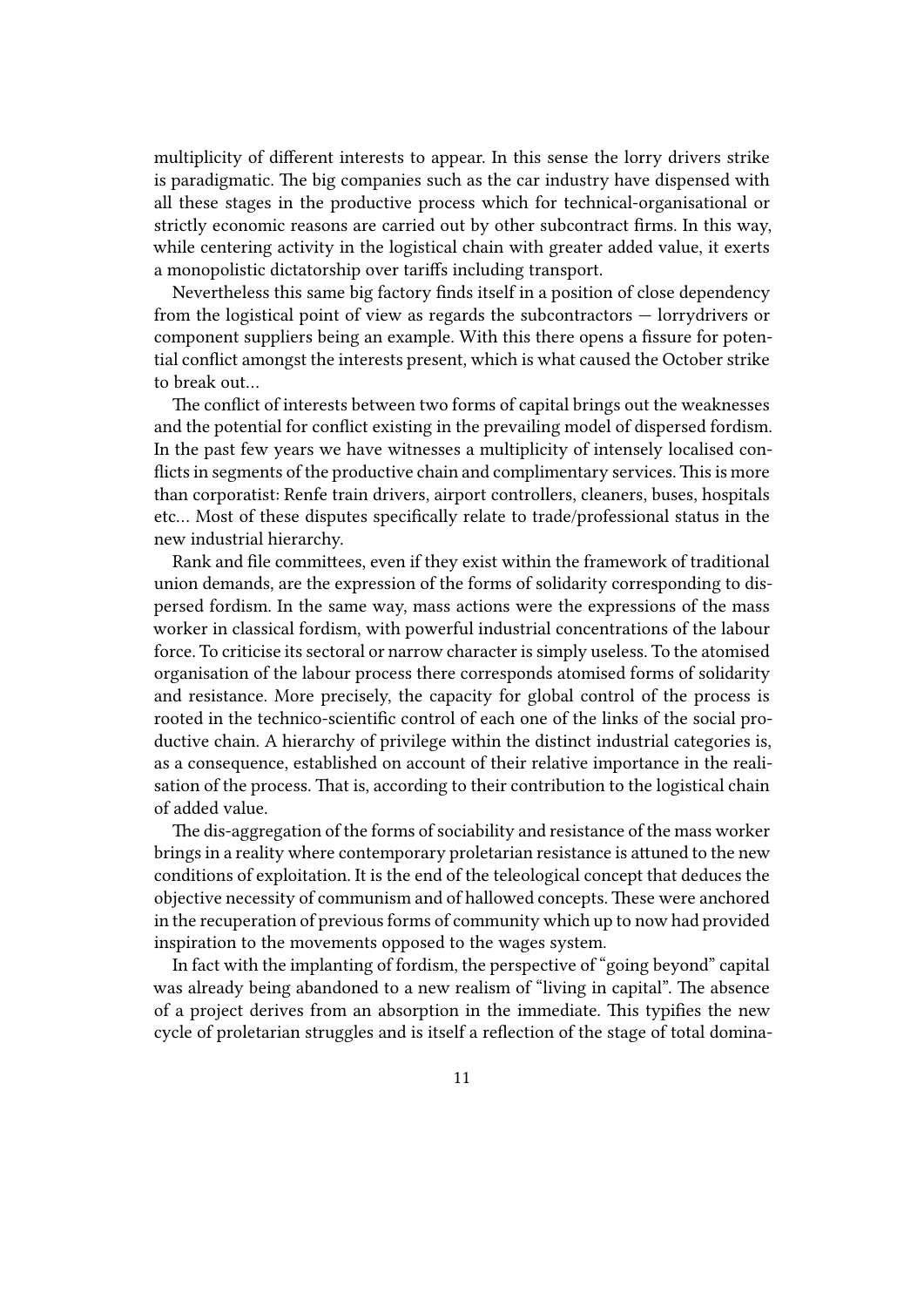tion. the absence of any new project by capital itself corresponds to a process of accumulation turning into a zero tendency.

That is, in the reduction to zero of the time of capital rotation which denies in the concrete practice of accumulation its capacity for cyclical generation of administered time. As a result the ideal of progress that constitutes the (bourgeois) project of ascendant capitalism linked to a business cycle, which used to carry a stake  $-$  and a risk  $-$  in the future, has been transmuted into a business cycle that dedicated to increasing the mass of capital. This instantaneous form does not contemplate any perspective of projection in the future. In reality, the future only remains in the dominant discourse as a residual spectacular category proper to a model of civilisation that is lost in itself.

#### **THE UNSTABLE DIS-AGGREGATION**

The dis-aggregation of the formal expression of resistance represents in fact the breaking up of the forms of organisation of the ruling productive process. The phenomenological reality of capital is a world wide totalitarian reality. This is carried into effect as extensive domination of the world market and intensive weighing down on potential subjectivity. This is the structural reality corresponding to such dispersed production.

The emergence of such centrifugal forces threaten the whole from within. With the world levelling of cultural diversity there corresponds particular erosion of national or other identities generated by the dictates of capital. Similarly, such global dis-aggregation changes the methods of labour force exploitation in harmony with the totalitarian realisation of the domain of capital. However, a world under the sway of capital is also the actualisation of its totalitarian limits but subject to contradictions that threaten this domain.

The total domination of capital confirms itself as a mere abstract unification of the world around the commodity and money. But the unification around these abstract categories (commodities are value, have a value) imply in fact a break down of thwarted sociability. This is precisely because access to the commodity, and to purchasing power, is ever more stamped by the position each person has within the logistical chain of added value. This is determined by the more or less advantageous position each person can negotiate as a transaction within the social relations we define as capital. Precisely because actual sociability takes place in the concrete circumstances of the immediate (private consumption of things) there is no room for a social project. "Within" the coordinates of commercial forms of sociability only capitalist social relations can exist.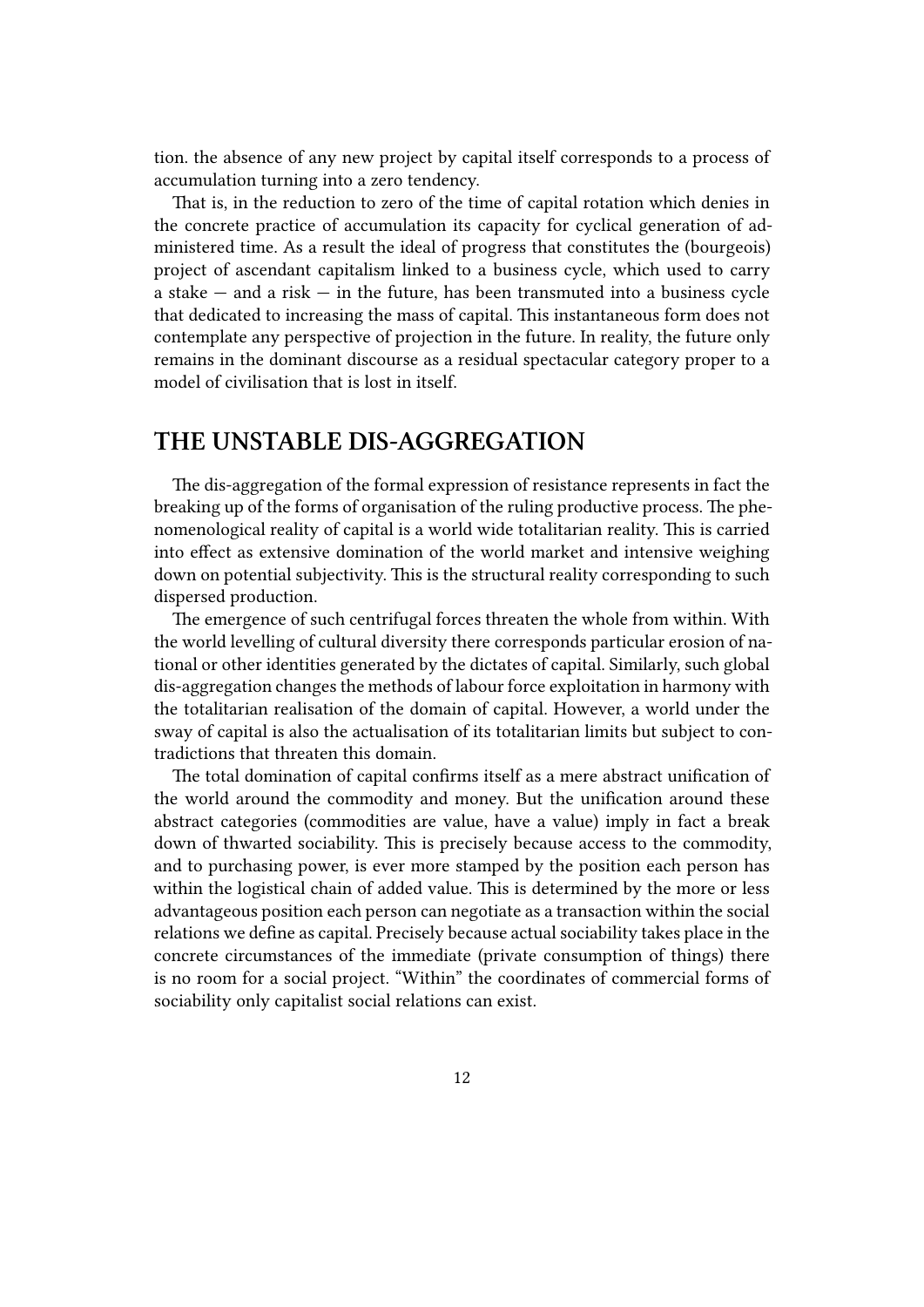The manifestation of these crises of sociability is made obvious in the centre of capitalism itself. The appearance of the  $4<sup>th</sup>$  world in the rich countries, gives rise to the theory of the 3 "thatcherite" stages": the deterioration of living conditions in the metropolis, the extension of pathological forms feeding off capital accumulation such as drug addiction and the homeless in 'cardboard cities', those who are surplus to the logistical chain.

#### **THE REPRESSIVE UNIFICATION OF THE WORLD UNDER THE SWAY OF CAPITAL**

The unstable equilibrium in which the process of reproduction in the capitalist countries is maintained and its implicit recognition by the dominant technocracy, has engendered the generalised introduction of the systems of industrial blackmail represented by the lack of job security and direct repression when conflict breaks out.

But the insecurity that accompanies dispersed fordism implies a potential limit to consensus. The instability of employment generates disaffection and places difficulties in the way of generating "loyalty to the firm" . The strategy of differential control that privileges and recompenses in a structured form each category of the industrial hierarchy, tends to breed insecurity, especially amongst those who contribute less to the chain of added value following the notions of political economy that are dominant in reality.

Even the present success in terms of techniques of control will reach limitations. These are manifest in the growing need to valorise all the stages of the productive chain in order to maximise the surplus value at each level of the productive chain. Although strategies of divide and rule have prevented a unified solidarity amongst workers this has not prevented strategically significant stoppages such as the cleaning workers in Madrid airport recently.

Insecurity in the labour force reflects the unstable equilibrium and the promotion of consensus is backed up by openly repressive options. The extra recruitment of police, the restriction of so-called democratic rights, the criminalisation of insurgent minorities or exponents of dissent, are all features of modern democracy. With an increased gulf between the Political and social spheres, democratic liberties are reduced to propaganda, masking technocratic control of public life, increasingly totalitarian in application.

Democratic legitimation does not now correspond with the reality of a world based on functional and productive dis-aggregation. A pivotal interest group in the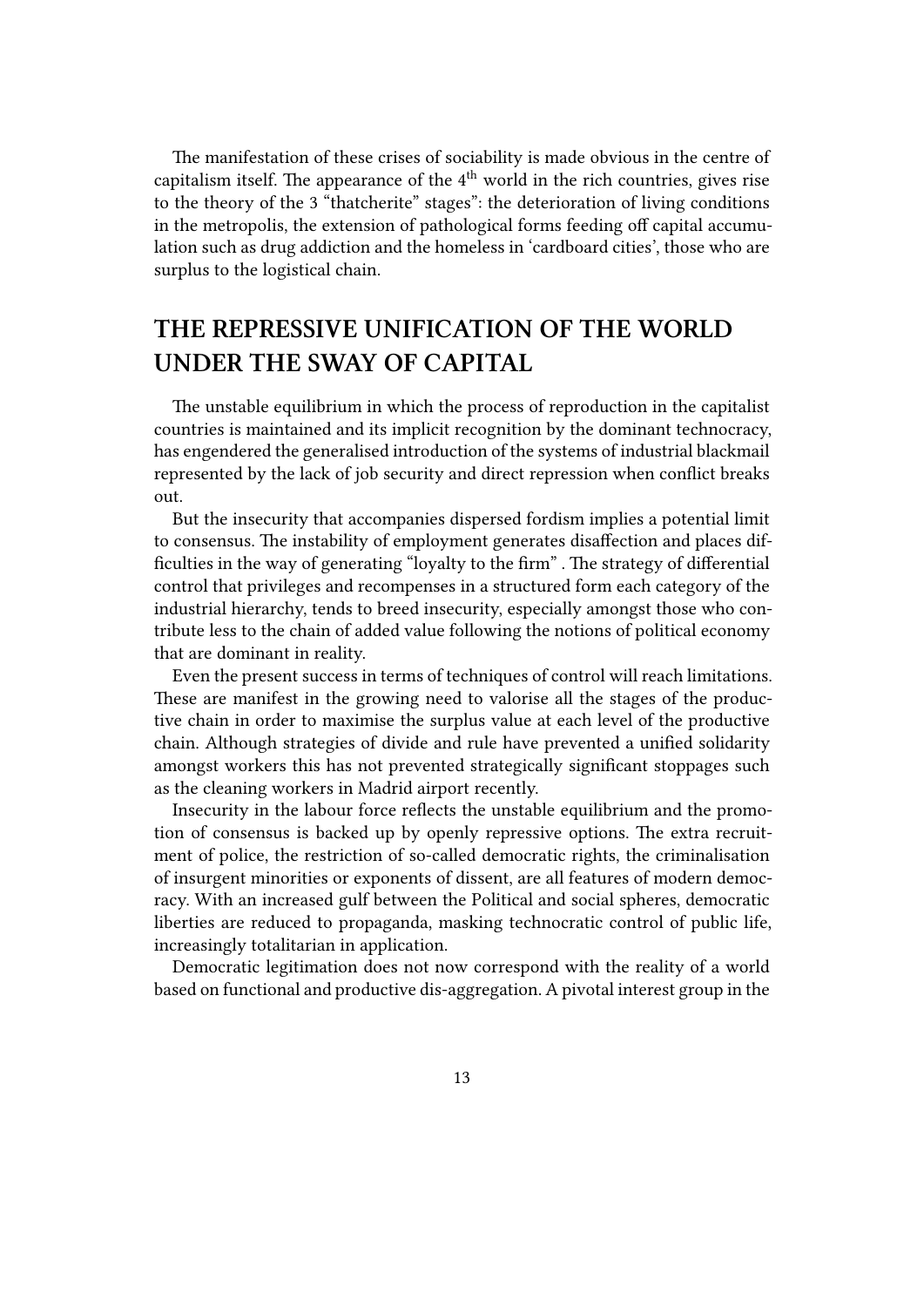financial or social sector can devastate the process of social reproduction perhaps as a response to disruption elsewhere in the chain.

Such is the concentration of capital, democratic mediation rarely interferes with its autonomous operation. Equally the dispersal of the productive process dictated by the laws of accumulation makes any reference to democracy banal. Democracy merely legitimates, rubber stamps the power of multinationals. In the case of 14D(3), anti-Nato or anti-Gulf War actions they inhabit a ritualised space harking back to the era of the mass worker and are peripheral to the present system. When an organisation threatens the logistical chain  $-$  as in the Paris transport conflicts — the propaganda apparatus of the State & mass media mobilises public opinion against the "anti-social" minority.

Experience demonstrates that conflicts are neither cumulative nor are they orientated toward an imaginary goal of emancipation. They boil down to prompt acts of resistance pointing toward a real guerilla social struggle. However, these acts are fundamentally radical because our existence is increasingly defined as a source of valorisation in a world in which capital constitutes itself as an intrinsically conflictual social relation. Outside the space that determines the social relation of capital there are no real options. However, it is a social relation that involves us in conflict. To affirm oneself in conflict and to consciously renounce hope is perhaps the last existential option to those reduced to being labour power with nothing at all to lose not even their illusions.